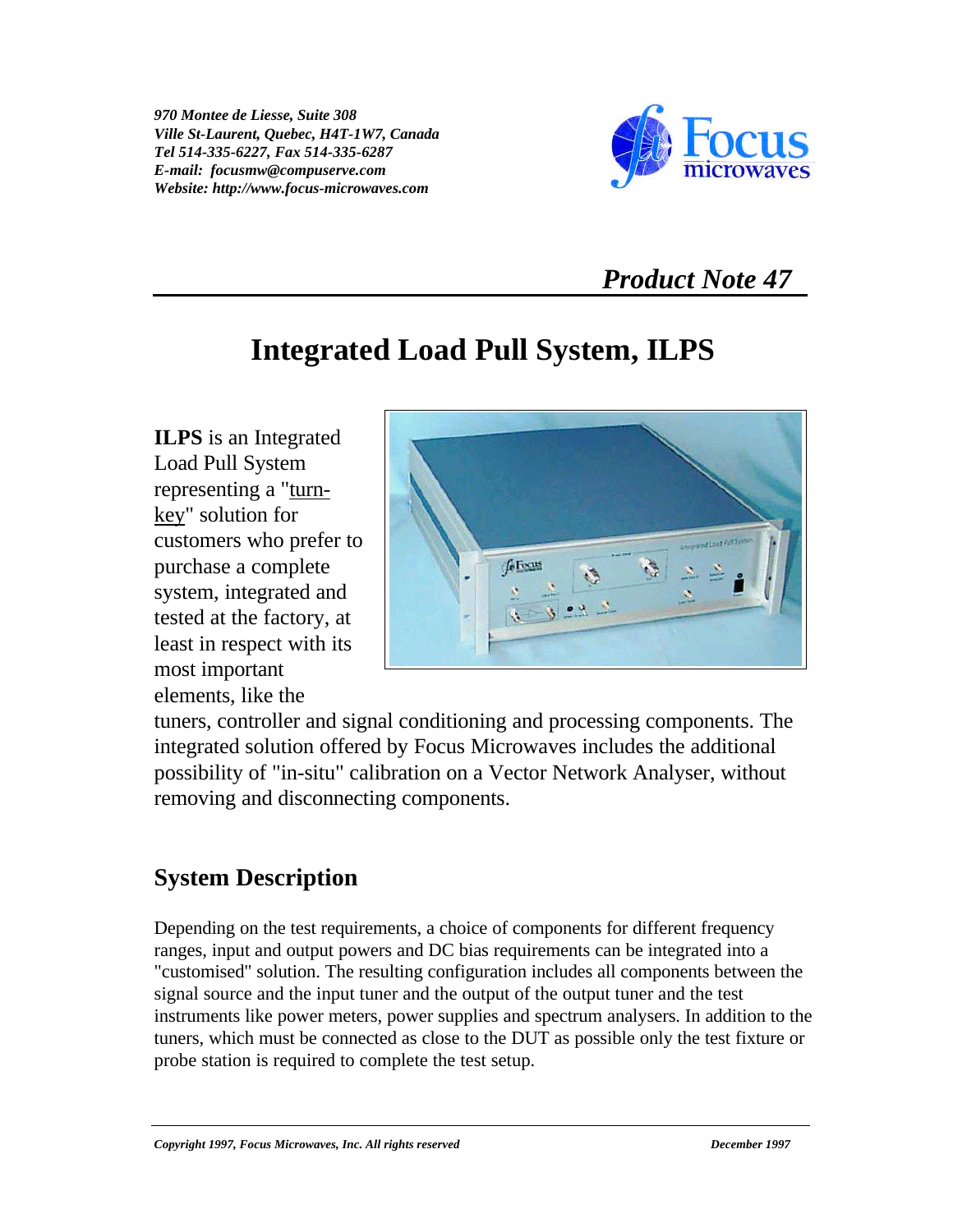A basic Integrated Load Pull System, ILPS, typically includes the following signal conditioning components and connections:

- 1. Input driver amplifier (User defined linearity, power level and frequency range),
- 2. Access to additional, User provided, input driver amplifier, for temporarily required higher power levels,
- 3. Input directional coupler, to be connected to power meter,
- 4. Connection to input power meter,
- 5. Switch matrix with a set of input isolators, for instantaneous coverage of wide frequency ranges,
- 6. Optional "in series" input attenuator for suppressing parasitic oscillations,
- 7. Remote SPDT switch connected to input port of network analyser for "in-situ" calibrations,
- 8. Input bias tee, as required by DUT and power level,
- 9. Connection to input tuner, to be mounted close to DUT,
- 10. Connection from the output tuner into an output bias tee as required by DUT and power level,
- 11. Remote SPDT switch connected to output port of network analyser for "in- situ" calibrations,
- 12. Output attenuator,
- 13. Output directional coupler,
- 14. Connection to output power meter,
- 15. Connection to spectrum analyser for IMD, ACP and ICPT measurements.

ILPS employs a parallel type digital link to the system PC which allows to remotely control the positions of the calibration switches (SW1 and SW2 in figure 2) and the settings of the isolator array (switches SW3 and SW4).

The control of the calibration and isolator settings is fully taken care of by the calibration and measurement software.

Figure 2 shows a block diagram of the typical basic ILPS.

The internal design of the ILPS is such as to minimise the length of the interconnections at the input side of the setup, since any loss in this area must be overcompensated by additional gain and RF power of the driver amplifiers. Attenuation can be added on the input and output power meter ports to match with the sensitivity of the power detectors. The software is programmed to switch the RF power off when the switches SW1 to SW4 are activated (cold switching) in order to lengthen their lifetime. System calibration data will allow to measure also DUT S-parameters "in-situ" with both tuners set to zero. The optional input attenuator will be required only if "out-of-band" reflections of the isolators create parasitic oscillations with the transistors to be tested. It has to be as low as possible (3dB) and be able to handle about 3dB more power than required for the DUT input at saturation level. This is required in order to account for the input tuner loss at high VSWR.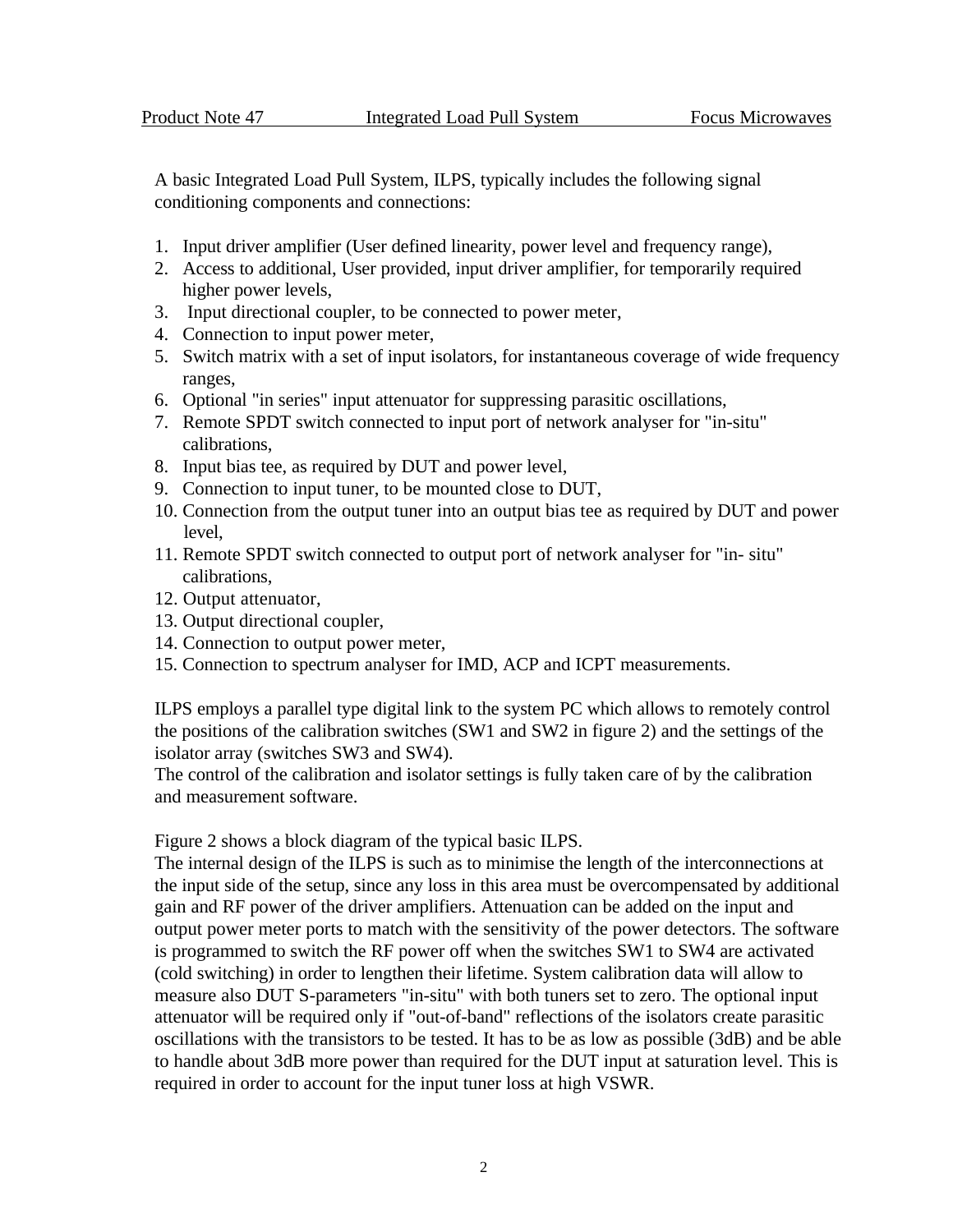